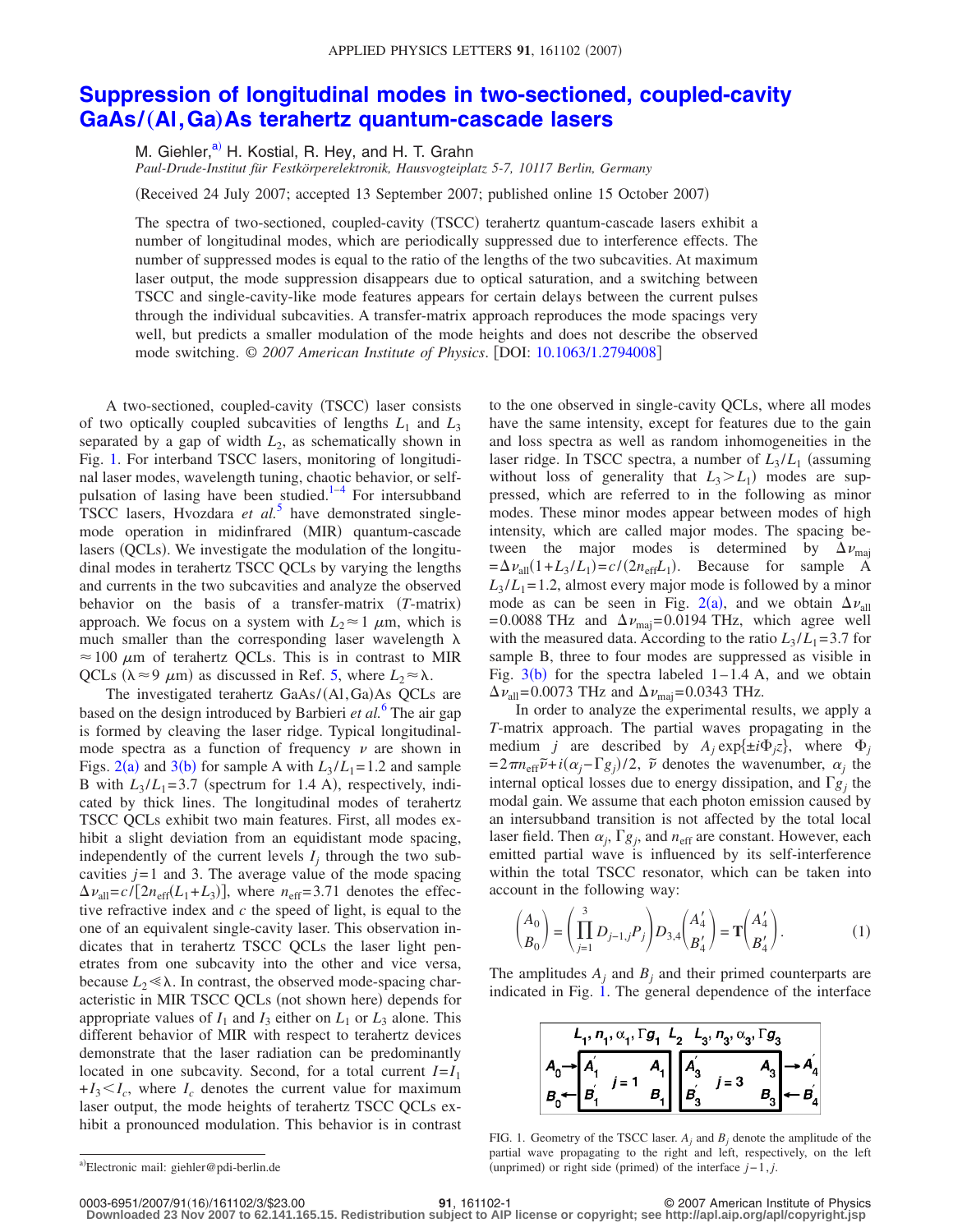<span id="page-1-0"></span>

FIG. 2. (a) Normalized longitudinal-mode spectrum (thick line) of sample A  $(L_3/L_1=1.2, L_3+L_1=4610 \mu m)$  at 8 K for  $I_3+I_1=1.24$  A  $(I_c=1.6$  A), pulse width 200 ns, repetition rate 5 kHz, and a spectral resolution of 0.0035 THz. The vertical gray bars mark the calculated eigenfrequencies using Eq.  $(3)$  $(3)$  $(3)$ . The spectrum indicated by the thin line was calculated using Eq.  $(4)$  $(4)$  $(4)$ .  $(b)$ Calculated normalized modulation degree of the mode heights and (c) mode spacings. The squares and circles in (b) and (c) refer to calculated results obtained using Eqs.  $(3)$  $(3)$  $(3)$  and  $(4)$  $(4)$  $(4)$ , respectively.

matrix  $D_{j-1,j}$  as well as propagation matrix  $P_j$  and the reflection coefficient  $r_{j-1,j}$  on  $\Phi_j$  are given in Ref. [7.](#page-2-4) According to Eq.  $(1)$  $(1)$  $(1)$  and the condition that there is no incoming light from outside the laser  $(A_0 = B_4' = 0)$ , the complex eigenwavenumbers  $\hat{\tilde{\nu}}_m$  of the longitudinal modes are determined by

<span id="page-1-2"></span>
$$
T_{11}(\hat{\vec{v}}_m) = (1 + r_{01}r_{12} \exp\{i2\hat{\Phi}_1\}) (1 + r_{23}r_{34} \exp\{i2\hat{\Phi}_3\})
$$

$$
+ [(r_{12} + r_{01} \exp\{i2\hat{\Phi}_1\}) (r_{23} + r_{34}) \exp\{i2(\hat{\Phi}_2
$$

$$
+ \hat{\Phi}_3)\}] = 0, \tag{2}
$$

where  $\Phi_i = \Phi_i L_i + \pi m$  and *m* denotes the mode index. The measurable real wavenumbers of the laser modes are described by  $\tilde{\nu}_m = \text{Re}\{\hat{\tilde{\nu}}_m\}$ , whereas  $\text{Im}\{\hat{\tilde{\nu}}_m\}$  is a measure of the attenuation of the modes. On the right-hand side of Eq.  $(2)$  $(2)$  $(2)$ , the first (and also the second) bracket of the first term alone would describe the eigenwavenumbers of a single-cavity laser,

<span id="page-1-3"></span>
$$
\hat{\tilde{\nu}}_{m} = \frac{-i}{4\pi n_{\text{eff}}} \left[ \frac{1}{L_{1}} \ln \left( \frac{-1}{r_{01} r_{12}} \right) + \alpha_{1} - \Gamma g_{1} \right] + \frac{m}{2 n_{\text{eff}} L_{1}}.
$$
 (3)

For a resonator without waveguide losses and gain  $(\alpha_1=0)$ and  $\Gamma g_1 = 0$ ), Eq. ([3](#page-1-3)) shows that the imaginary part of the eigenwavenumber is a measure for the mirror losses. Waveguide losses and modal gain as well as the threshold condition can be described only by taking into account an imaginary part in the refractive index ( $\alpha_1 \neq 0$  and  $\Gamma g_1 \neq 0$ ). From Eq. ([3](#page-1-3)), we obtain for the mode wavenumbers  $\tilde{v}_m$  $=m/(2n_{\text{eff}}L_1)$ . For TSCC QCLs, the meaning of  $\hat{\tilde{\nu}}_m$  remains the same. However,  $\text{Re}\{\hat{\tilde{\nu}}_m\}$  and  $\text{Im}\{\hat{\tilde{\nu}}_m\}$  are coupled with each other [second term in Eq.  $(2)$  $(2)$  $(2)$ ], and the constructive and destructive interference of each partial wave during its round trip in the TSCC resonator cause a periodic modulation of the mode heights as well as a slight modulation of the mode spacings around  $\Delta \nu_{\text{all}}$ . The eigenwavenumbers  $\hat{\tilde{\nu}}_m$  for TSCC  $QCLs$  are more difficult to write in a similar form as Eq.  $(3)$  $(3)$  $(3)$ . Therefore, we plot the numerical solution of Eq.  $(2)$  $(2)$  $(2)$  for sample A in Fig.  $2(a)$  $2(a)$  as gray vertical bars using  $n_{\text{eff}}$  for both subcavities. The frequencies of the bars are determined from

<span id="page-1-1"></span>

FIG. 3. (a) Integrated intensity and (b) longitudinal-mode spectra of sample B  $(L_3/L_1=3.7, L_3+L_1=5360 \mu m)$  for  $I_1=0.6$  A  $(I_c=2.3$  A) and different values of  $I_3$ . The gray spectrum was calculated using Eq.  $(4)$  $(4)$  $(4)$ . The dashed line in (a) is a guide to the eye.

to −1/Im*˜ ˆ <sup>m</sup>*. *S*<sup>0</sup> denotes a normalization constant. In Fig.  $2(a)$  $2(a)$ , the  $\tilde{\nu}_m$  data were shifted by a small, for all modes constant value in order to fit a calculated major mode to the strongest measured one. Figure  $2(a)$  $2(a)$  demonstrates that the calculated spacings agree well with the measured ones. However, the determined modulation degree of the mode heights  $\langle (S_{\text{major}} - S_{\text{minor}}) / (S_{\text{major}} + S_{\text{minor}}) \rangle \approx 1.5\%$  is much smaller than the measured value of 62%. Therefore, we analyze the longitudinal modes of terahertz TSCC QCLs also in terms of the so-called spectral function  $P(\tilde{\nu})$ . We define  $P(\tilde{\nu})$  for a resonator without gain and waveguide losses in the following way:

<span id="page-1-4"></span>
$$
P(\tilde{\nu}) = |T_{22} + r_{10}T_{21} + r_{34}T_{12} - r_{10}r_{34}T_{11}|^2.
$$
 (4)

Here,  $P(\tilde{\nu})$  is equal to the denominator of Eq. (6.9) in Ref. [8,](#page-2-5) where Eq. (6.9) was derived for spectra of distributed feedback lasers. The calculated spectrum  $P(\tilde{v})$  for sample A (B) is shown in Fig.  $2(a)$  $2(a)$  [Fig.  $3(b)$  $3(b)$ ] by the thin (gray) line. The mode heights determined by Eq. ([4](#page-1-4)) exhibit a modulation degree of 12%, which is one order of magnitude larger than the value determined from Eq.  $(2)$  $(2)$  $(2)$ , but is still clearly smaller than the measured one. Figure  $2(b)$  $2(b)$  shows the normalized modulation degree  $\Delta S/S_0 = (S_m - S_{av})/(2\gamma S_{av})$  for sample A calculated from  $-1/\text{Im}\{\hat{\tilde{\nu}}_m\}$  and  $P(\tilde{\nu})$  indicated by squares and circles, respectively, where *S*av denotes the average value and  $\gamma$  a scaling factor. The  $\Delta S/S_0$  data obtained from Eqs. ([2](#page-1-2)) and ([4](#page-1-4)) exhibit very similar features. The normalized mode spacings  $\Delta \tilde{\nu}/\tilde{\nu}_0 = (\tilde{\nu}_m - \tilde{\nu}_{av})/(2\gamma' \tilde{\nu}_{av})$  for sample A calculated from  $\text{Re}\{\hat{\tilde{\nu}}_m\}$  and  $P(\tilde{\nu})$  are plotted in Fig. [2](#page-1-0)(c) indicated by squares and circles, respectively, where  $\gamma'$  denotes a scaling factor. As discussed above and also because of the Kramers-Kronig relation, the  $\Delta S/S_0$  and  $\Delta \tilde{\nu}/\tilde{\nu}_0$  spectra display similar periodic features. However, the deviation from an equidistant mode spacing is very small, i.e., it is of the order of  $1.5 \times 10^{-6}$  calculated using Eq. ([3](#page-1-3)) and  $1 \times 10^{-7}$  using Eq.  $(4)$  $(4)$  $(4)$ .

The mode suppression described above can be also influenced by selecting appropriate values of  $I_1$  and  $I_3$ . Figures  $3(a)$  $3(a)$  and  $3(b)$  show the integrated mode intensity  $\int S(v)dv$  and the spectra, respectively, of sample B for  $I_1$  $=0.6$  A and different values of  $I_3$  $I_3$ . Figure  $3(b)$  displays that for  $I_3$ <1.55 A the mode heights exhibit a modulation as described above. However, the mode suppression is strongly reduced near the maximum laser output at  $I_3 \approx 1.7$  A, where  $I_1 + I_3 \approx I_c \approx 2.3$  A, but reappears for a further increase of  $I_3$ .

 $\tilde{\nu}_m = \text{Re}\{\hat{\tilde{\nu}}_m\}$ , whereas the heights of the bars are proportional  $I_1 + I_3 \approx I_c \approx 2.3$  A, but reappears for a further increase of  $I_3$ .<br>Downloaded 23 Nov 2007 to 62.141.165.15. Redistribution subject to AIP li